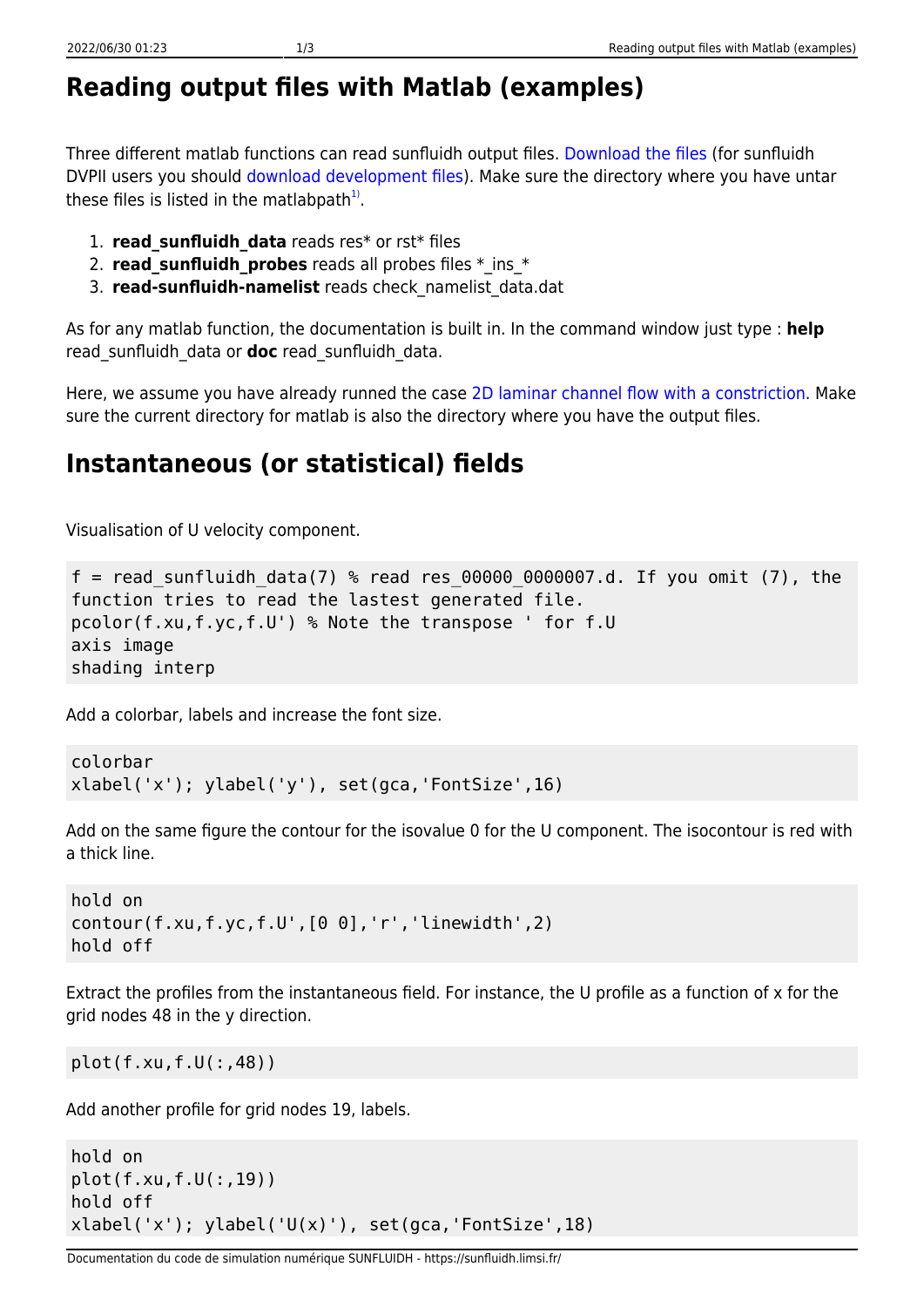grid on

Add a legend retreiving the coordinates of the 19 and 48 grid nodes from f.yc.

 $legend([y = ',num2str(f.yc(48))], ['y = ',num2str(f.yc(19))])$ 

Plotting the profiles along the y direction is very similar. Here, the ghost cells are removed.

```
xind = 152; % pick an indice
plot(f.U(xind,2:end-1),f.yc(2:end-1))
xlabel('U(y)'), ylabel('y')
```
Retrieve from the namelists stored in check namelist data.dat the dynamic viscosity and the mesh size to make a title

```
nml = read sunfluidh namelistnx = nml.DOMAIN FEATURES.CELLS NUMBER I DIRECTION;
ny = nml.DOMAIN FEATURES.CELLS NUMBER J DIRECTION;
Rey = 1/nml.FLUID PROPERTIES.REFERENCE DYNAMIC VISCOSITY;
mystring = [ Profile at x= ', num2str(f.xu(xind)), \prime Re = \prime, num2str(Rey),
...
              ', grid size = ' num2str(nx), 'x', num2str(ny) ];
title(mystring)
```
For statistical fields you can use read\_sunfluidh\_data. You just need to add the 'stat' option (see **doc** read sunfluidh data). For statistical fields all data are centered on scalar grid points. It is also possible to center the instantaneaous fields with the option 'center'. This can be handy in a post processing when computing quantities with different velocity field components

## **Temporal series**

The \*ins\* files or more generally temporal series are ascii files in which the first column is time and the first line is a header. There is no special needs to have a script for these files. You can use directly builtin matlab functions that you can taylor to your needs.

Reading the file resid\_L2\_Li.d with builtin matlab function

```
s = importdata('resid_L2_Li.d');
time = s.data(:, 1);L2 = s.data(:,2);Linf = s.data(:,3);semilogy(time,L2)
grid on
xlabel('t'); ylabel('L2 norm')
```
Plotting the U velocity component for the second probe with builtin matlab function

```
s = importdata('u ins 00000.d', ' ', 1)time = s.data(:,1);u2 = s.data(:,3);
```